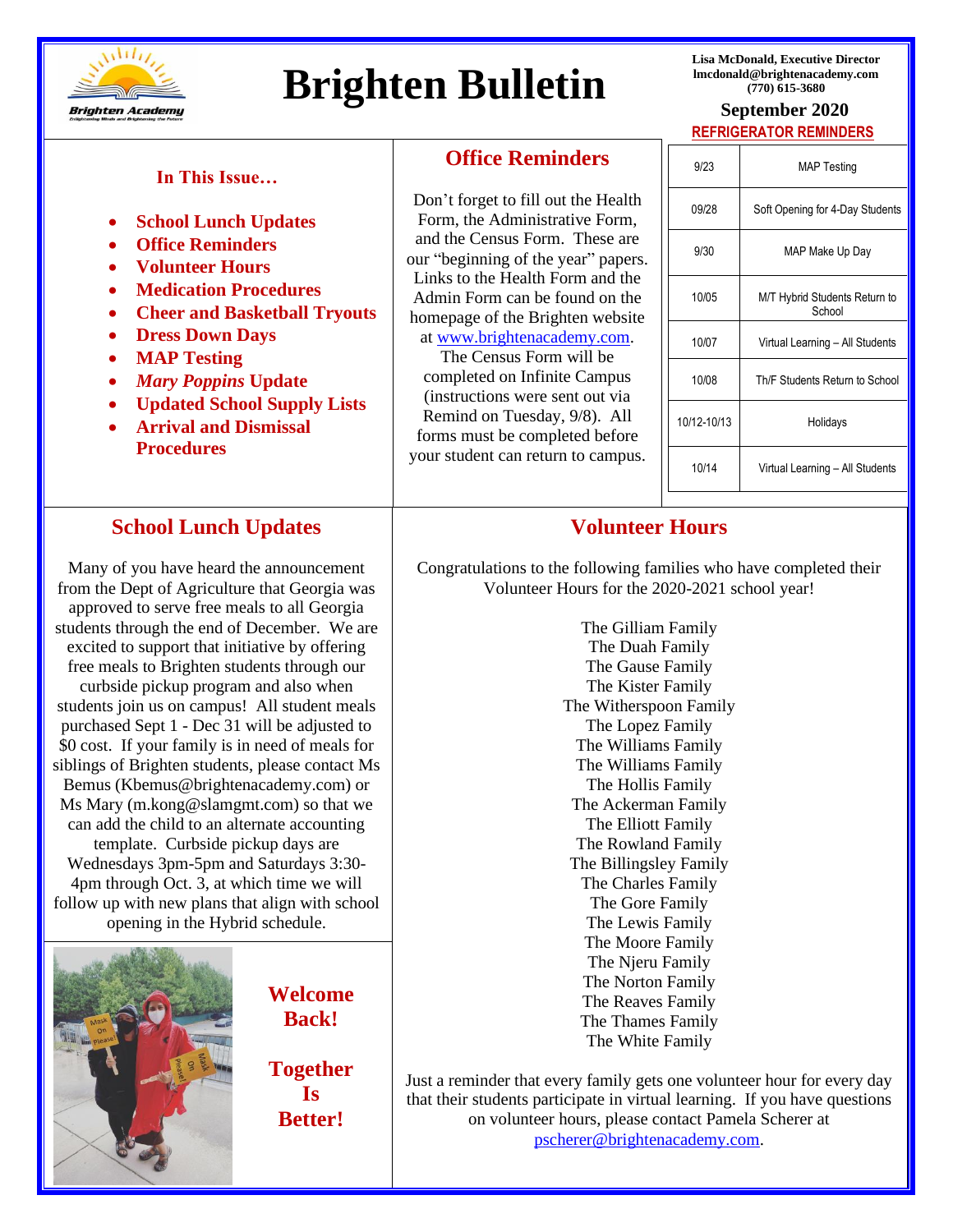# **Medication Procedures**

If your student has medication that needs to be kept at school OR if they have medication that they need to carry with them, please fill out the appropriate form and file it in the front office. Paperwork must be completed prior to dropping off the medication at school or sending it with your student. Please note that the Authorization to Carry Meds form needs the signature of a physician. As a reminder, all medication (including over-the-counter medication such as ibuprofen, acetaminophen, or cough drops) must be documented. The forms can be accessed using the following link below. If you have any questions, please contact Pamela Scherer at [pscherer@brightenacademy.com.](mailto:pscherer@brightenacademy.com)

<http://www.brightenacademy.com/forms-and-applications.html>

# **Brighten Cheer Tryouts:**

Cheer Workshop: Monday, September 28th 4:00pm - 5:30pm in Gym Cheer Workshop: Tuesday, September 29th 4:00pm - 5:30pm in Gym Cheer Tryouts: Thursday, October 1st 4:00pm-5:00pm in Gym \*More info to come via Remind Head Coach Erin Ziegler Eziegler@brightenacademy.com

#### **Brighten Basketball Tryouts**

#### 7th-8th Grade Boys Tryouts:

- Oct. 5th 5:30pm-6:45pm
- Oct. 6th 3:45pm-5:00pm
- Oct. 7th 4:00pm-5:00pm
- Oct. 8th 5:00pm-6:00pm

#### 5th-8th Grade Girls Tryouts:

- Oct. 5th 4:15pm-5:30pm
- Oct. 6th 5:00pm-6:00pm
- Oct. 7th 5:00pm-6:00pm
- Oct. 8th 3:45pm-5:00pm

#### 5th-6th Grade Boys Tryouts:

Oct. 6th 6:00pm-7:00pm Oct. 8th 6:00pm-7:00pm

\*More info to come via Remind Head Coach Joshua Kiker Jkiker@brightenacademy.com

#### **Dress Down Days**

You asked and we listened! Students will be able to dress down on Mondays and Wednesdays during hybrid learning. That will allow an "in person" dress down day for both our M/T and our Th/F in person students. Our 4-day students will be able to participate in both days. This does not change the dress code for our 100% virtual learners or our Wednesday online classes.

# **MAP Testing**

We would like to thank all our families who have signed up to come in for MAP testing. Despite the rain, we had a GREAT day this week and we're looking forward to another one next week! We greatly appreciate your patience and flexibility as we figure out arrival and dismissal procedures to help keep our students, staff, and families safe.

As a reminder, students will be checked for symptoms and temperature checked before they leave the car. Students exhibiting any of the symptoms or students with a temperature of 100.4 or higher will not be able to enter the building for testing.

### *Mary Poppins* **Update**

Our production of *Mary Poppins* has been postponed until the spring. We will begin auditioning for roles that need to be recast in October and some rehearsals will resume after casting is completed. Auditions are open to current cast members or to  $6<sup>th</sup>-8<sup>th</sup>$ grade students by appointment. If you have a student who would like to audition, please contact Toni Aybar at [taybar@brightenacademy.com.](mailto:taybar@brightenacademy.com)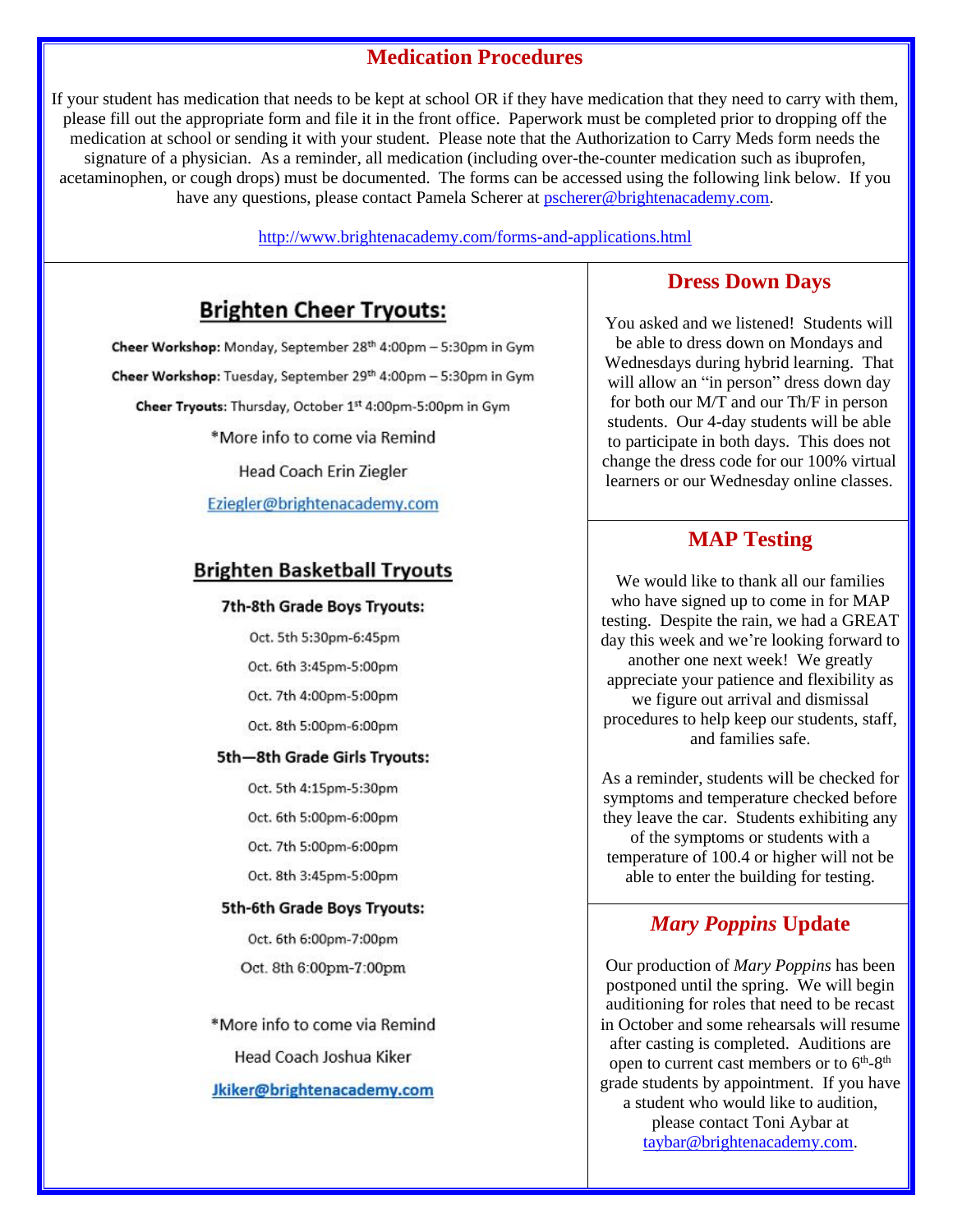# **Updated School Supply Lists**

#### **Kindergarten Updated Supply List**

Crayola twistable color pencils 2 Composition notebooks Wide ruled 3 Crayola twistable minis (At least 12 count) Dry erase markers (4 ct) Dry erase markers fine tip (black-2 ct) 2 Large pink erasers 1 Red and 1 yellow Plastic folders (pocket and pronged) 2 Elmer's glue stick packs (12 ct) Crayola markers classic colors 8 ct (not thin) Paper towels (3 pk) Ticonderoga pencils- Sharpened (12 ct) Pencil pouch with zipper Kid Safe scissor (Fiskars) Kleenex (2 pk) Unscented baby wipes (1 pk) Disinfectant wipes (3 pk) **Lysol Spray** 

**First Grade supply list** 2 glue sticks 1 pack of Twistable crayons 12 pencils 1 pair of kid scissors 1 zipper pencil pouch Expo markers Headphones with microphone 1 white 1/2 inch binder 2 plastic folders with pockets (red and yellow) 1 composition notebook 1 bottle of hand sanitizer OR antibacterial hand soap 1 box of tissues 1 personal pack of tissues

#### Wish List:

White copy paper Card stock Ziplock bags (any size) Clorox wipes (if available) 1 pack of plastic index dividers with pockets Index cards

For Second Grade our list has not changed much. In bold are the most important items.

1 Box of Latex Free Band-Aids 11-inch Durable Blue Binder 11-inch Durable White Binder 2 Packs Crayola Twistable Crayons (8 count) 1 Set of Dividers (5 Write-On Tabs) 1 set of Expo Fine Dry Erase Markers (4 color) **4 Pink Pearl Erasers** 1 Folder - Plastic Pocket & Prong - Red 1 Folder - Plastic Pocket & Prong - Yellow 1 Folder - Plastic Pocket & Prong - Blue 1 Folder - Plastic Pocket & Prong - Green 12 Washable Elmers Glue Sticks 18-ounch Hand Sanitizer Dispensing Pump 1 Headphones - HamiltonBuhl - Favoritz with Mic - Straight Plug - Asst Colors 1 set of Crayola Classic Markers (8 count) 170 sheet spiral Notebook 2 Rolls of Paper Towels 48 Pencils Ticonderoga Sharpened No 2 1 Pencil Pouch 1 Pair of 5-inch Pointed Kids Scissors 2 Rolls of 1-inch Mavalus 3 Boxes of Tissue 1 Box of Gallon Zipper Bags or Quart Zipper Bags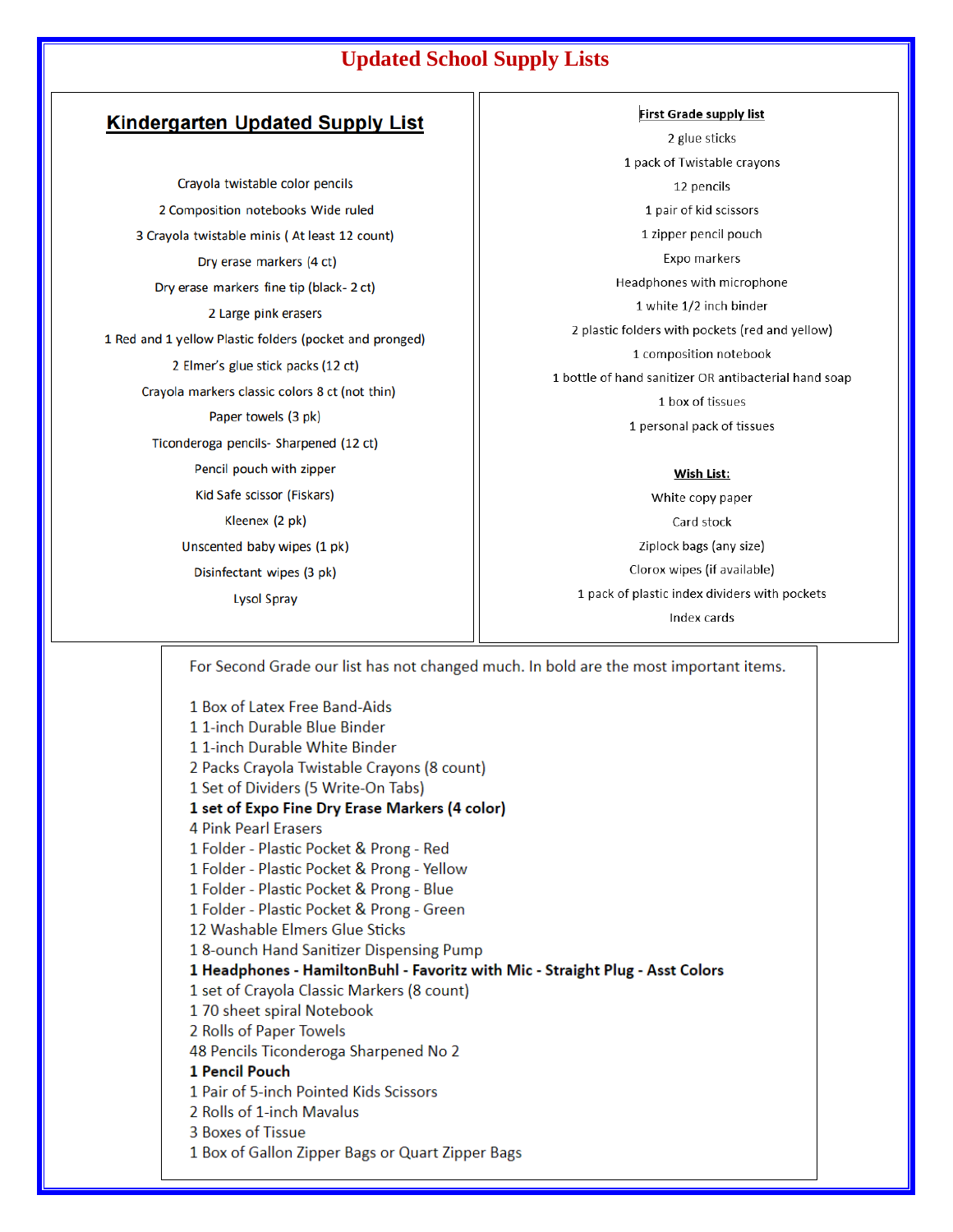#### 3rd Grade Supply List

Headphones with microphone 3 composition notebooks **Markers** Crayons 12 pencils Ultra fine tip black Sharpie Colored pencils Expo markers Yellow, pink, and blue highlighters 6 3-prong poly folders Handheld pencil sharpener Kid scissors Pencil pouch Papermate pearl large eraser 1 inch binder, white 5 pack of dividers 4 boxes of tissues 4 containers of Lysol wipes Hand sanitizer 3 rolls of paper towels

# 4th Grade Supply List 2020-2021

Laptop and Charger

1 Composition Notebook

Headphones WITH Microphone

individual whiteboard (small personal size)

#### 100% Digital Learning Supply List

Computer with internet Headphones WITH Microphone 1 composition notebook individual whiteboard (small personal size) dry erase markers

**Classroom Supplies Needed** The more the merrier! CAny donations are appreciated!

**Band-Aids** Ziploc Bags - Gallon Ziploc Bags - Sandwich **Hand Sanitizer Spray Lysol Clorox Wipes** Paper towel Kleenex

1" Mavalus Tape- white Copy Paper - white Copy Paper - any color Fine Line Expo Marker - black Pencil pouch to store everything Pencils (mechanical pencils are fine!) Red pen **Blue** pen 5 Highlighters (yellow, pink, green, orange, blue) handheld pencil sharpener (if needed) Erasers 4 - Fine Line Expo Marker - black 12" ruler

**HYBRID Supply List** 

Not required, but students might want them for free time since we can not share materials.

Cravons Washable Markers **Colored Pencils** 

#### 5th Grade List

o Expo Markers - 6 count fine black o Expo Markers - 6 thick (multicolored) o Colored pencils - 2 packs of 12 o Highlighters  $-1$  pack o Post-it notes - 1 pack o Index Cards  $-1$  pack o Pencils - 3 boxes o Notebook paper - 1 pack each  $o$  Tissue  $-$  2 boxes o Paper Towels - 2 o Clorox Wipes - 2 o 1 prong plastic folder - Green o 1 Prong plastic folder -Red o 1 prong plastic folder - Purple o 1 prong plastic folder - Black o 1 prong plastic folder - Orange o 1 composition notebook o 3 subject notebook o 1 spiral notebook o 1 Pencil Pouch o 1 Headphones with Mic

#### 6th Grade Supply List

#### Mr. Brown

- 1ea Notebook Spiral or composition paper pencils
- 3 ring binder (1 1/2 or 2 inch) 1ea

#### Mrs. Newsome

- 1ea Notebook Spiral or composition
- 1pk Colored Pencils Pencils Soap Zip lock bags large

### Mr. Saunders

- 2ea 3 ring Binders (2 inch)
- 1pk sheet protectors
- 1pk Highlighters
- 1pk Dividers Paper
- 1ea composition notebook pencils